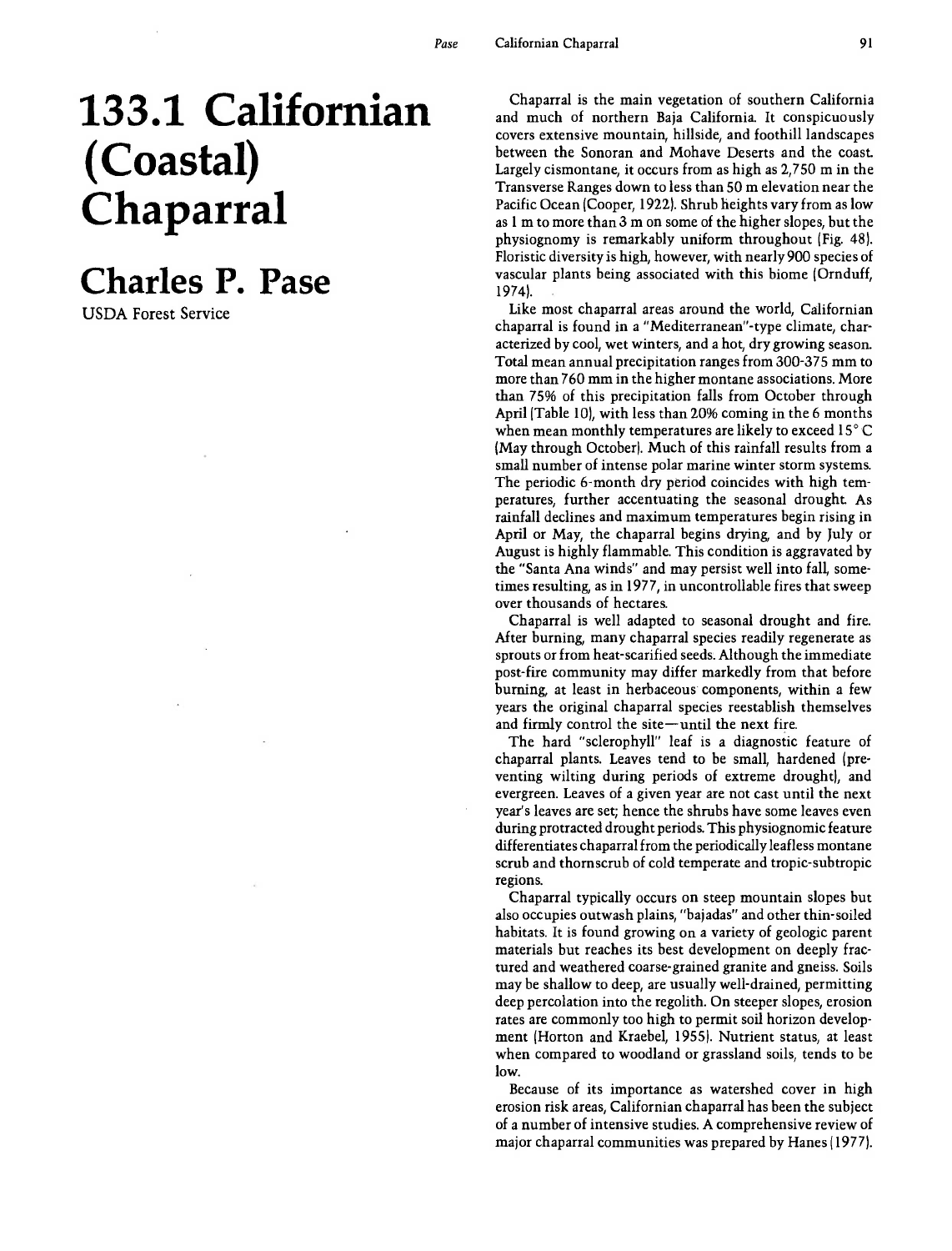Table 10. Precipitation data from five stations in the Southwest within and adjacent to Californian Chaparral.

|                                                            | Elevation | Mean monthly precipitation in mm |     |     |    |    |              |              |              |    |              |    |     |       | Total              |                     |
|------------------------------------------------------------|-----------|----------------------------------|-----|-----|----|----|--------------|--------------|--------------|----|--------------|----|-----|-------|--------------------|---------------------|
| <b>Station</b>                                             | (in m)    |                                  | F   | M   | A  | M  |              |              | A            | S  | $\mathbf{o}$ | N  | D   | Total | Oct. thru<br>April | Percent<br>of total |
| San Gabriel Dam. CA<br>117°52'<br>$34^\circ 12'$           | 451       | 154                              | 132 | 102 | 67 | 10 | $\mathbf{2}$ | 0.5          |              | 5  | 23           | 91 | 114 | 702   | 683                | 98                  |
| Lytle Creek R.S., CA<br>$117^{\circ}29'$<br>$34^\circ 14'$ | 832       | 189                              | 154 | 134 | 83 | 13 | $\mathbf{2}$ | $\mathbf{2}$ | $\mathbf{2}$ | 6  | 20           | 91 | 129 | 825   | 800                | 94                  |
| Descanso R.S., CA<br>$116^{\circ}37'$<br>$32^{\circ}51'$   | 1,067     | 100                              | 87  | 106 | 64 | 21 | $\mathbf{3}$ | 6            | 11           | 8  | 19           | 59 | 90  | 574   | 525                | 91                  |
| San Juan de<br>Dios, BCN<br>116°10'<br>$32^{\circ}08'$     | 1,410     | 51                               | 38  | 42  | 38 | 8  | $\mathbf{2}$ | 23           | 17           | 14 | $12 \,$      | 33 | 57  | 335   | 271                | 81                  |
| Sierra Juarez, BCN<br>$115^{\circ}49'$<br>$31^\circ 45'$   | 1,410     | 33                               | 35  | 42  | 31 | 5  | 1            | 11           | 26           | 20 | 12           | 40 | 49  | 305   | 242                | 79                  |

The following vegetative descriptions cover the major chaparral associations in the Southwest in southern California and Baja California Norte.

### Chamise Series

This community is <sup>a</sup> frequent dominant in southern California chaparral, where it forms extensive stands in the mountains of Los Angeles, Orange, San Bernardino, Riverside, and San Diego Counties, and in Baja California Norte. It is characterized by nearly pure Chamise (Adenostoma fasciculatuml, with minor amounts of Ceanothus spp., Bigberry and Eastwood Manzanita (Arctostaphylos glauca and A. glandulosa), White and Black Sage, California Buckwheat, California Scrub Oak, Sugarbush and Laurel Sumac [Rhus laurinal. The Chamise chaparral forms dense, matted stands with interwoven branches, making an almost impenetrable stand at maturity. Little or no herbaceous understory occurs in mature or senescent stands, but <sup>a</sup> moderate postfire flora develops which may persist for several years. Mature stands reach 90% cover in 25 years, but this cover may decline with senescence.

Recovery from fire is somewhat slower in Chamise chaparral than in some other chaparral types, partly because of the generally poor soils on which it grows. Stands become decadent at about <sup>50</sup> to <sup>75</sup> years with little or no replacement. Periodic fires appear essential to maintain this association in <sup>a</sup> vigorous condition.

### Ceanothus Series

Ceanothus may occur as nearly pure stands of <sup>a</sup> single species, e.g., Hoary Leaf Ceanothus  $|C|$  crassifolius), or as a codominant with Chamise, Scrub Oak, Toyon (Heteromeles arbutifolial, or Sugarbush. Ceanothus usually occurs on wetter sites than Chamise, and is most prevalent on the coastal side of the Peninsular Ranges. It is rarely found above 1,200 m elevation (Horton, 1969).

Ceanothus chaparral regenerates readily from seedlings as well as sprouts after fire, and its early rapid growth rate and high crown density make it <sup>a</sup> strong early competitor to associated species that commonly regenerate from sprouts. Recovery after fire is more rapid than in Chamise, partly because of the better sites on which these associations occur. Within <sup>a</sup> decade of burning, Ceanothus stands approach 50% crown cover, and in 50 years, from 80% to 100%. As <sup>a</sup> generation of plants mature, the short-lived Ceanothus begins to die out, opening the stand. Overmature 50- to 70 year-old stands may regress to only half the cover value of young, healthy stands, opening the way to replacement by other species. Ceanothus is, therefore, considered <sup>a</sup> successional chaparral community in southern California

#### Manzanita Series

Less extensive than Chamise or Ceanothus chaparral, Manzanita (Arctostaphylos spp.] is <sup>a</sup> characteristic, easily identified type of the southern California mountains. It usually occurs at the higher moister elevations and on deeper soils. Consequently, it often occurs below or intermingled with the lower fringe of the montane conifer forest. Some manzanita stands are "pure," but associations found in the Manzanita series include: California Scrub Oak, Chamise, Ceanothus, Birchleaf Mountain-mahogany (Cercocarpus betuloides), Chinquapin (Castanopsis sempervirens), Coulter Pine (Pinus coulteri), and Fremont Silktassel (Garrya fremontii).

About half of the dozen or so manzanita species sprout after burning; the rest germinate readily from heat-scarified seeds. Although the series is well adapted to recurrent fires, if the recurrence interval is less than the time required to reach maturity and set seeds, <sup>a</sup> decline in the non-sprouting species can be expected. Abundant annuals and short-lived perennials develop in the first post-fire rainy period, often turning <sup>a</sup> fireblackened landscape into a fantastic flower garden (Sweeney, 1956). A successional stage of a mixture of chaparral and coastalscrub species occurs at lower elevations in these and other chaparral series. Mature stands over 50 years of age may reach 100% cover except on poor sites, where the cover may be less than half that.

#### Scrub Oak Series

Quercus dumosa is <sup>a</sup> mesic association unimportant in areas with less than <sup>508</sup> mm precipitation It occurs mainly on northerly aspects on lower sites but may occupy all aspects at higher elevations. This series is rich in species, and <sup>a</sup> great variety of large shrubs and woody vines participate. Crowns are from <sup>2</sup> m to <sup>5</sup> m high, and may extend downward almost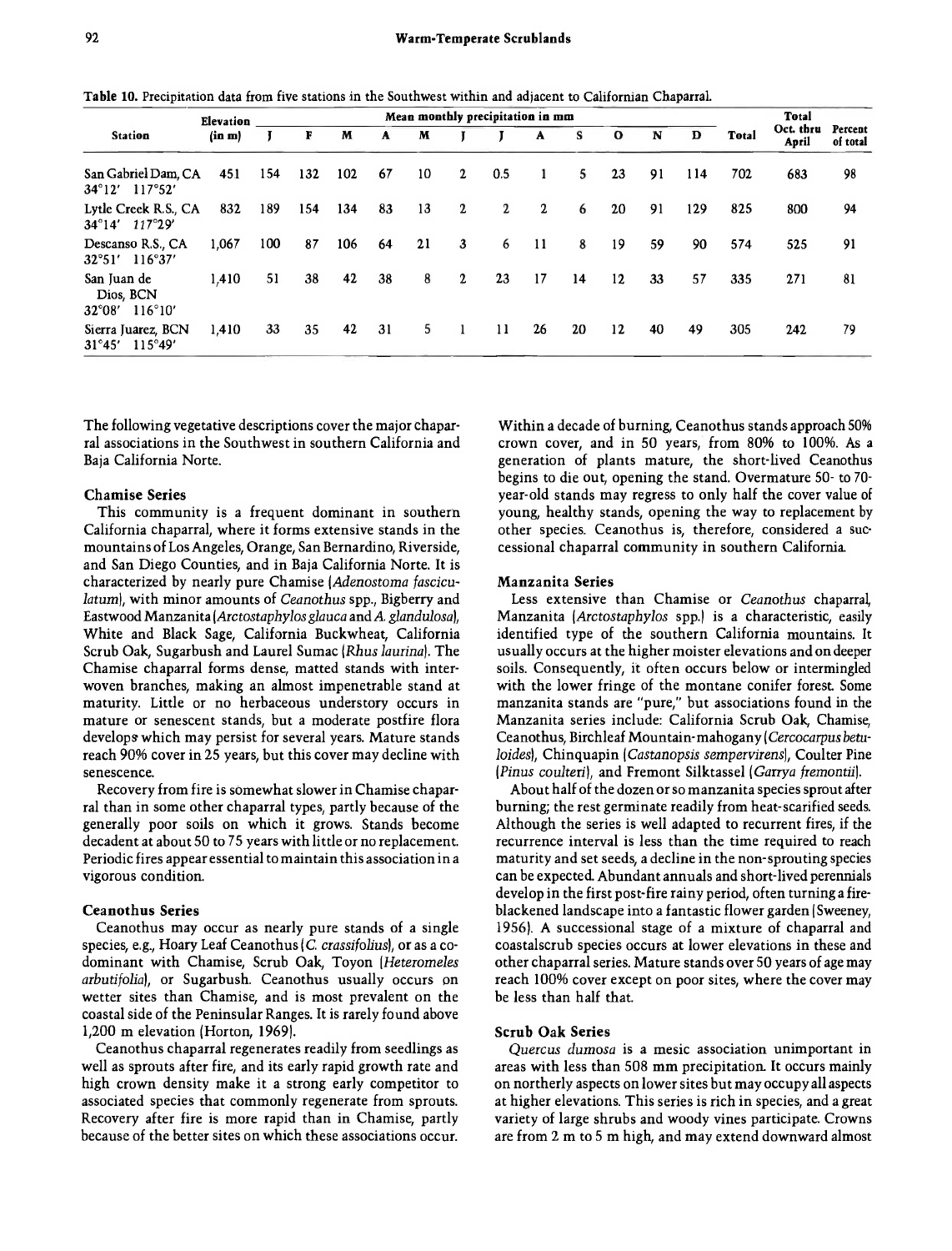

Figure 48. Mixed sclerophyll community in the Santa Ana Mountains, Cleveland National Forest, Orange County, California. Dominant or at least prevalent shrubs in the chaparral at this location (ca. 1, <sup>100</sup> m elevation) are California Scrub Oak [Quercus dumosa], several species of Ceanothus, manzanita (Arctostaphylos), and mountain-mahogany (Cercocarpus). Note the almost complete ground cover.

to ground level. A heavy litter is usually present; understory forbs and grasses are sparse, except in scattered openings.

Common associates include Birchleaf Mountain-mahogany, Chaparral Whitethorn (Ceanothus leucodermis), Toyon, Hollyleaved Cherry [Prunus ilicifolial, Hollyleaf and California Buckthorn (Rhamnus crocea and R. californica), honeysuckle (Lonicera spp.), silktassels (Garrya spp.), California Fremontia (Fremontia californica), Poison Oak (Rhus diversiloba), and a deciduous Two Petal Chaparral Ash (Fraxinus dipetala). Scrub Oak, like' its major associates, sprouts vigorously from the root crown following fire. Because it usually occurs on better sites, regrowth is rapid. The secondary growth commonly shows <sup>a</sup> 50% to 60% crown cover at 10 years, reaching <sup>a</sup> maximum of 80% to 100% cover in 50 years.

A number of other important series of lesser extent have been described within California chaparral, e.g., Red Shanks (Adenostoma sparsifolium) chaparral (Hanes, 1977; Fig. 49), Mountain-mahogany chaparral, Live Oak (Quercus chrysolepisl chaparral, and mixed chaparral series. These communities share with those already mentioned <sup>a</sup> more or less short statured, closed physiognomy and dominance by one or more sclerophyll species of Quercus, Adenostoma, Ceanothus, Cercocarpus, Arctostaphylos, Rhus, or Garrya.

Canyon bottoms and other mesic sites within the chapparal are frequently wooded (Californian evergreen forest or woodland or, at its upper limits, Sierran montane conifer forest). The chaparral's lower and more xeric contacts are typically with Californian coastalscrub-less commonly grassland. Frequently, individual, scattered trees of Pinus, Juniperus, or Quercus punctuate the chaparral and at the higher elevation 11,200 m] there may be much contact with the yellow pines and canyon live oaks of the respective Sierran montane conifer and Californian mixed evergreen forests.

Californian chaparral is the evolutionary center for <sup>a</sup> large number of vertebrates, many of which are so well adapted to it as to be uncommonly found elsewhere. Foremost of these among the mammals are the Brush Rabbit (Sylvilagus bachmani) and California Mouse (Peromyscus californicus). Other, more catholic Californian mammals well represented in chaparral are the Mule Deer (Odocoileus hemionus), Gray Fox <sup>1</sup> Urocyon cinereoargenteusl, Merriam Chipmunk (Eutamias merriami), Dusky-footed Woodrat (Neotoma fuscipes), Nimble Kangaroo Rat (Dipodomys agilisl, California Pocket Mouse IPerognathus californicusl, and Brush Mouse (Peromyscus boylii).

Some species of birds are also largely confined to Californian chaparral-Mountain Quail (Oreotyx pictus), Wrentit (Chamaea fasciatal, California Thrasher (Toxostoma tedivivum], and <sup>a</sup> few others as the Anna Hummingbird (Calypte annal are best represented there. Still other scrub adapted